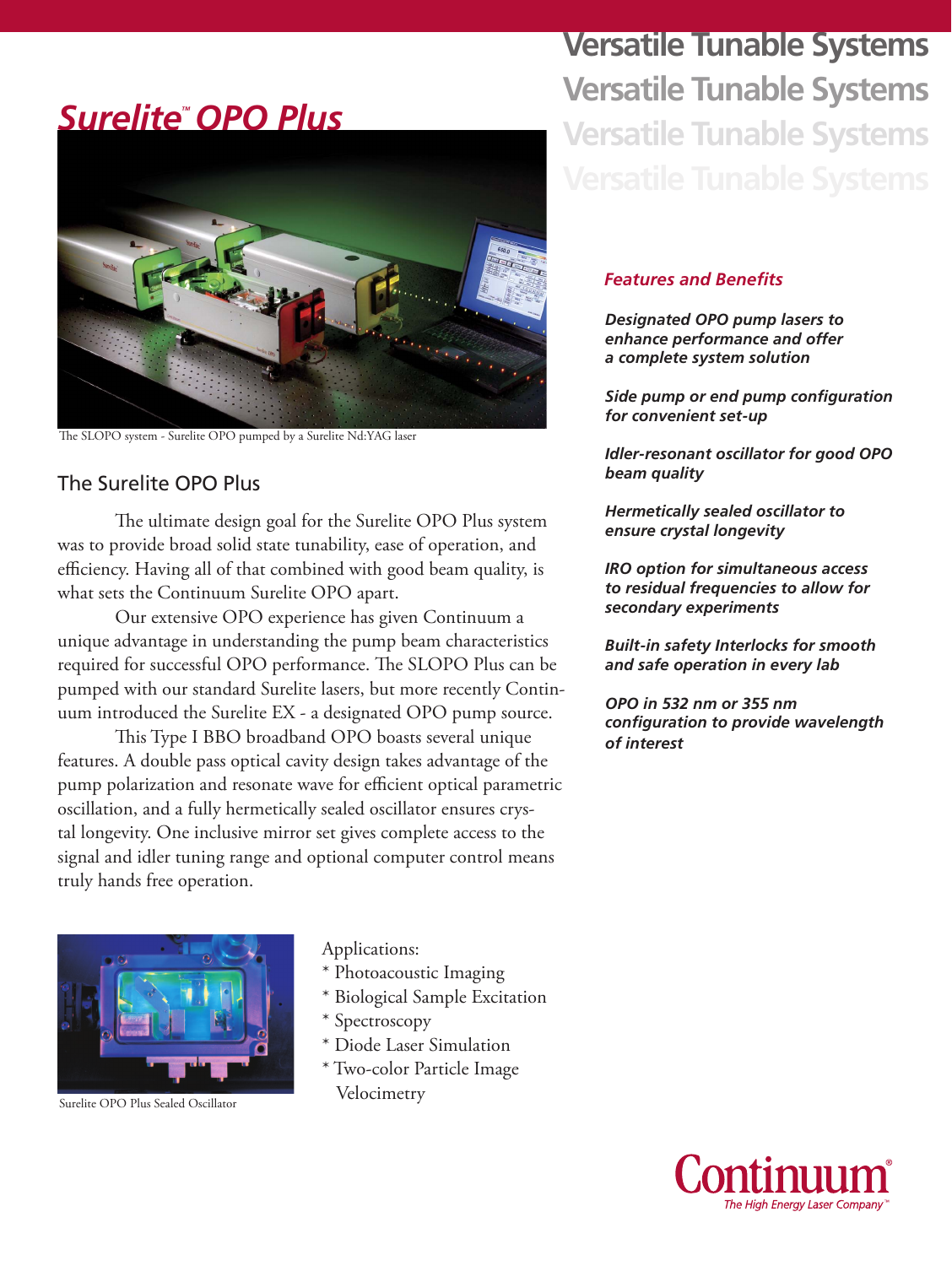# **Surelite OPO Plus Specifications**

| 532 nm Pump Source               | <b>SLI-10</b> | <b>SL I-20</b> | <b>SL II-10</b> | <b>SL III-10</b> | <b>SLEX</b> |
|----------------------------------|---------------|----------------|-----------------|------------------|-------------|
| Pump Energy (mJ)                 | 200           | 160            | 300             | 400              | 375         |
| Energy at Peak (mJ)              | 65            | 50             | 95              | 120              | 135         |
| Repetition Rate (Hz)             | 10            | 20             | 10              | 10               | 10          |
| Tuning Range (nm)                |               |                | 680-2500        |                  |             |
| Signal & Idler Pulsewidth (nsec) |               |                | $3 - 5$         |                  |             |
|                                  |               |                |                 |                  |             |
| 355 nm Pump Source               | <b>SLI-10</b> | <b>SLI-20</b>  | <b>SL II-10</b> | <b>SL III-10</b> |             |
| Pump Energy (mJ)                 | 100           | 100            | 160             | 200              |             |
| Energy at Peak (mJ)              | 35            | 35             | 55              | 70               |             |
| Repetition Rate (Hz)             | 10            | 20             | 10              | 10               |             |
| Tuning Range (nm)                |               |                | 410-2500        |                  |             |
| Signal & Idler Pulsewidth (nsec) |               |                | $3 - 5$         |                  |             |



#### Surelite OPO Plus - Linewidth Curve

Pump: SLII-10, 300 mJ at 532 nm, 160 mJ at 355 nm



#### Wavelength, nm



Pump: SL EX, 375 mJ at 532 nm & SL II-10,160 mJ at 355 nm